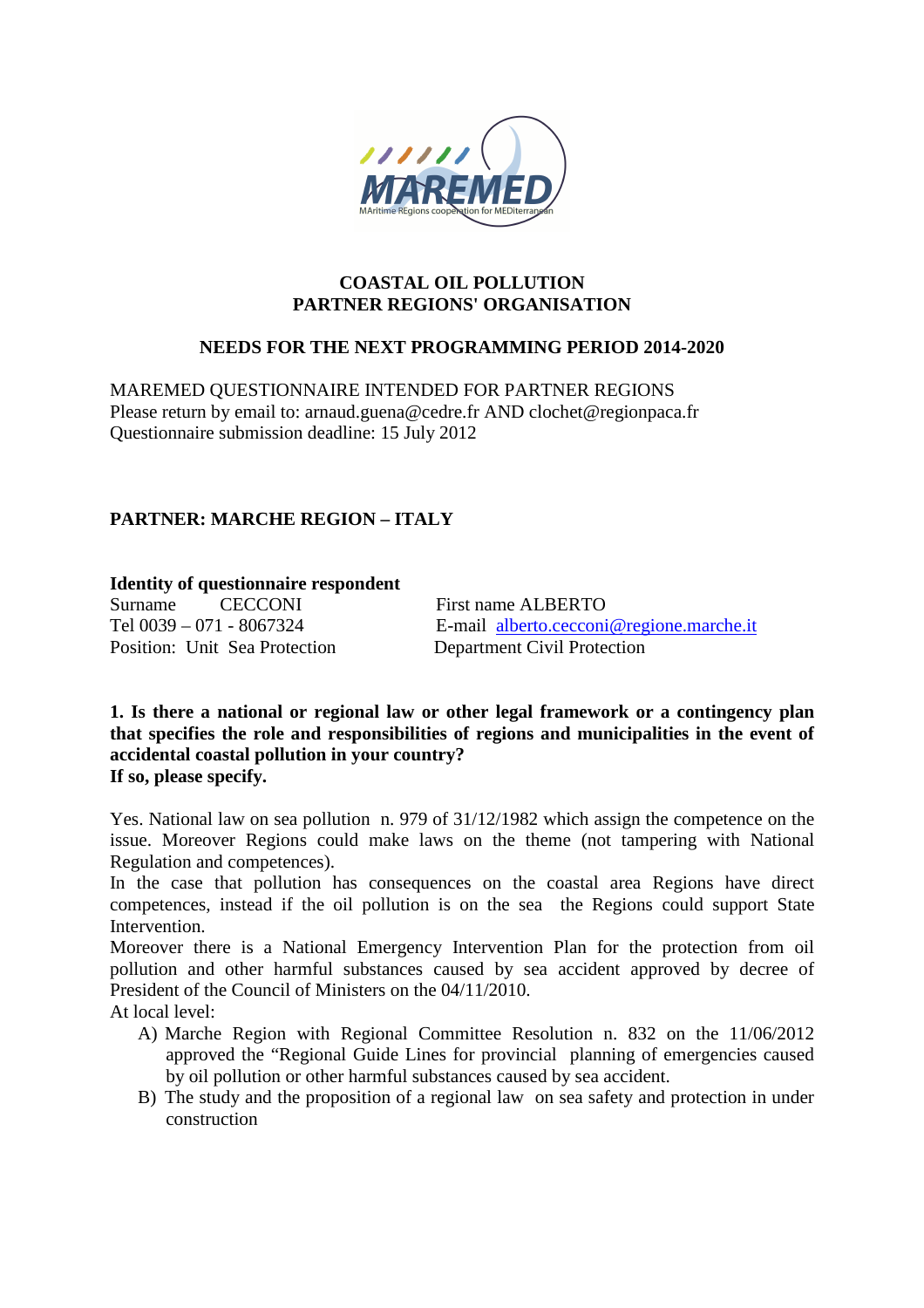## **2. Is the coastal spill response organisation consistent on a national scale or are there differences between the various regions of your country?**

NO. Regions have the possibility to make laws on the theme supporting the State Intervention.

#### **3. Which organisation is in charge of on site response in the event of coastal pollution in your region?**

In the Regional System of Intervention, in the event of coastal pollution, the organisation in charge of on site response is the Civil Protection at different level:

- Municipal
- Provincial
- Regional (Sea Protection Unit is specialized at regional level in this theme)

#### **4. Is action taken in your region, provinces, counties or municipalities to prepare for accidental coastal pollution?**

Yes. According to the new Regional Committee Resolution n. 832 on the 11/06/2012 Local Authorities are obliged to adopt a contingency plan.

## **4.1. By producing contingency plans?**

Yes, Local Authorities are obliged.

## **4.2. By establishing response equipment stockpiles?**

- **Personal protective equipment**
- **Protective response equipment (such as booms)**
- **Shoreline clean-up equipment**
- **Waste storage and treatment equipment**

The plan foresees that Local Authorities detect provisional waste and polluting substances storage. Local Authorities could buy personal protective equipment and protective response equipment (such as booms) but they are not obliged by law.

## **4.3. By training personnel?**

## **4.4. By taking part in exercises?**

The above mentioned Regional Committee Resolution foresees training activities and exercises for the Local Authorities staff. Each Local Authority have the possibility to organize training course and exercise but they are not obliged by law.

Resolution foresees that the Regional Authority organize training and informative events for the drafting of the operative plans.

## **If so, please specify for each aspect which organisation is in charge of these activities.**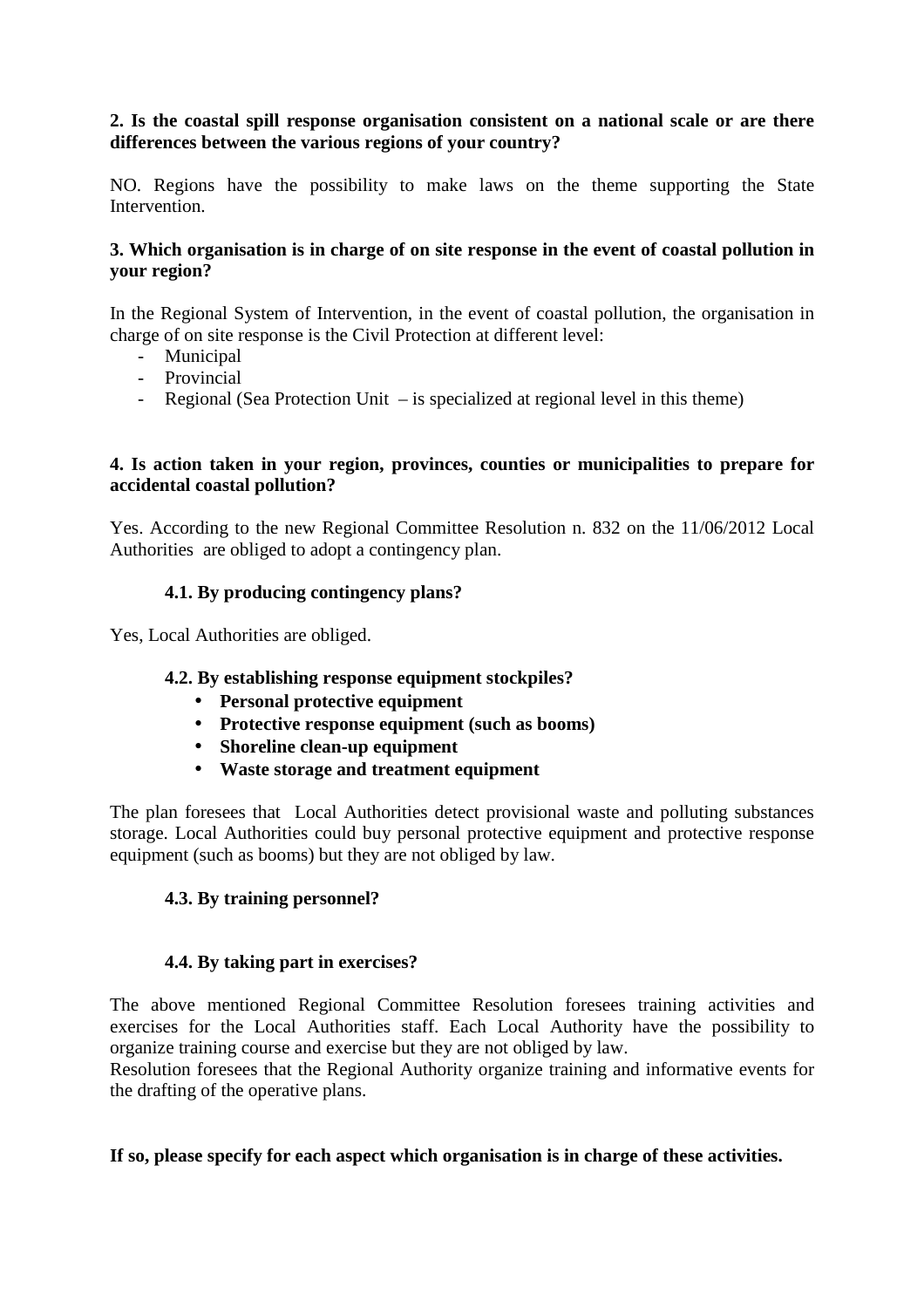Municipalities and Provinces should mainly (but not exclusively) inform/train citizens and local volunteers. Region should mainly (but not exclusively) inform and train the staff of Local Authorities and support them in the drafting of the Operative Plan.

# **5. To which budget are the following allocated? 5.1. Spill response preparedness**

# **5.2. Purchase and maintenance of response equipment**

Marche Region and Local Authorities are obliged to take action in case of oil pollution in the coastal area but they have problems to foresees dedicated budget for this. Local Authorities own minimum response equipment useful for Civil Protection actions, some of them could be used also in case of oil pollution in the coastal area having inter-sector use.

## **6. Do you share equipment, expertise...**

- **with other regions?**
- **between municipalities/communities?**
- **within the same bay?**

There is not a Regulation or Law which foresees the share of equipment, there is instead a strong mutual solidarity system at all administrative level: municipal, provincial and regional.

## **7. Do you collaborate with your country's Government or another authority in terms of response to accidental coastal pollution?**

## **If so, please specify (training, exercises, documentation, sharing of experience, etc.)**

Yes, the Region collaborate in the emergency management with the Government. With other Local Authorities there is not obligation but a solidarity system. There is an Agreement between Region and State which establish cooperation methods and promote a permanent Technical Table among the different actors involved in the activities management (data Exchange, training activities, know-how Exchange, etc…).

#### **8. In the event of pollution, do you have access to technical assistance from the Government, a specialised centre, an NGO, or some other body? If so, is this assistance available 24/7?**

Yes, the Government is always available with:

- National Department of Civil protection (24/24 and 7/7)
- Maritime Local Direction 24/24
- National Fire Department 24/24
- National and Regional Agency for Environmental Protection (ARPA/ARPAM) 24/24